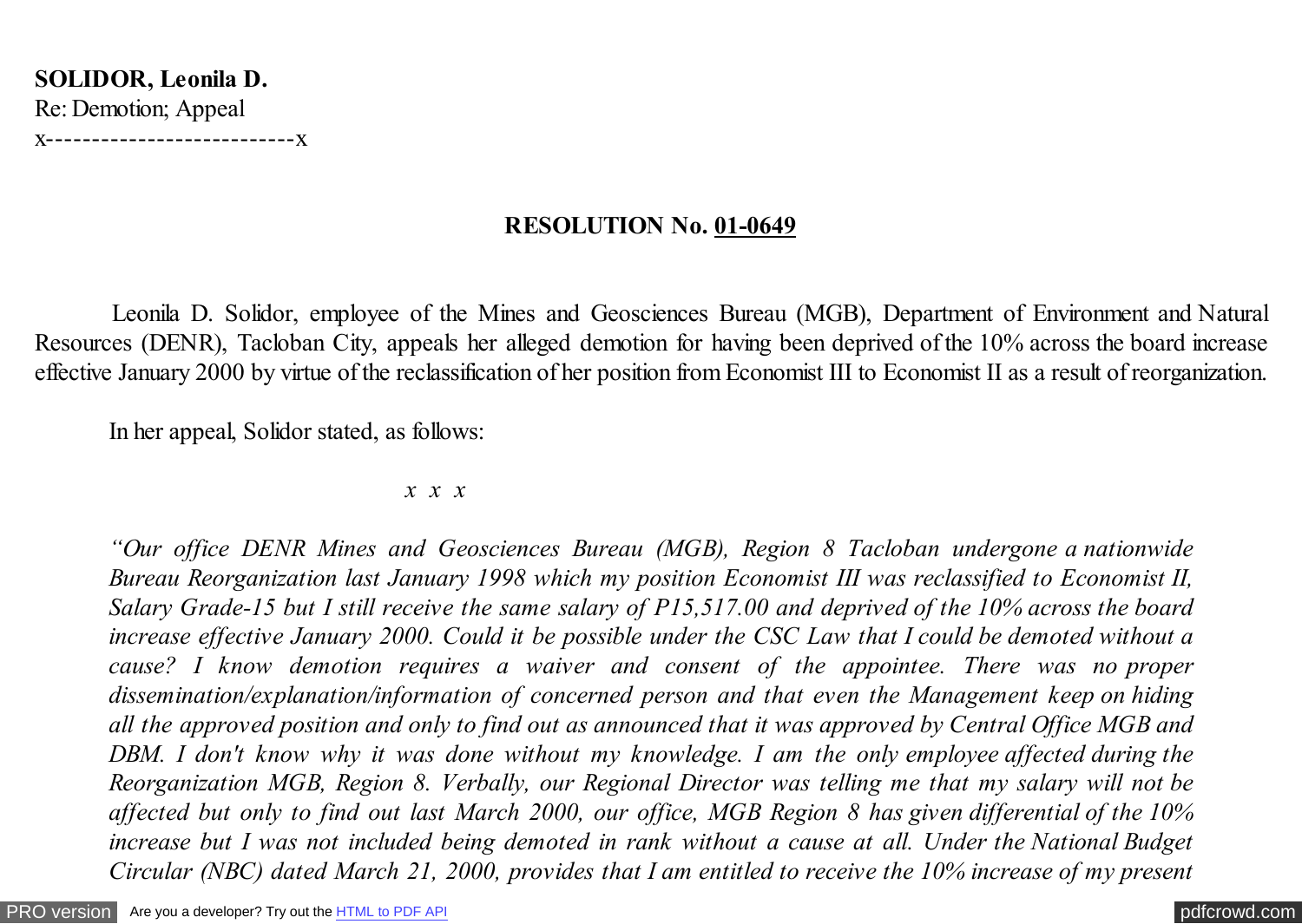*salary-SG-18 under the 6th step and whatever salary received as of December 1999 will be given 10% increase (attached xerox copy)."*

 *x x x*

 When asked to comment, the Director of Mines and Geosciences Bureau, through Regional Director Eligio Z. Ariate of MGB Region 8, averred, as follows:

*"1. On the demotion without a cause*

 *"Please be informed that there was no deliberate intention in the demotion in rank as the personnel action of this office was based on the approved DBM – Notice of Organization, Staffing and Compensation Action (NOSCA) dated March 26, 1998 and the Memorandum of the MGB Director dated June 17, 1998.*

 *"The NOSCA was issued due to the reorganization of the Mines and Geosciences Sector (MGB) of the Department of Natural Resources (DENR) to a line bureau, the Mines and Geosciences Bureau under DENR Administrative Order No. 97-11 dated April 11, 1997 and pursuant to RA No. 7942, the Philippine Mining Act.*

 *"It could be gleaned from the NOSCA, that there is an Economist II position created under the Office of the Regional Director with Salary Grade 15 while the Economist III (the position held by Ms. Solidor) was among the positions abolished under the Mining Services and Mineral Land Management and Control Division (please refer to page 38 of 53 of NOSCA dated March 26, 1998).*

 *"In the implementation of the NOSCA, the guidelines and mechanics of MGB Memo dated June 17, 1998 were followed. Notice of Change in Item No. was issued to Ms. Solidor, and furnished the Civil Service*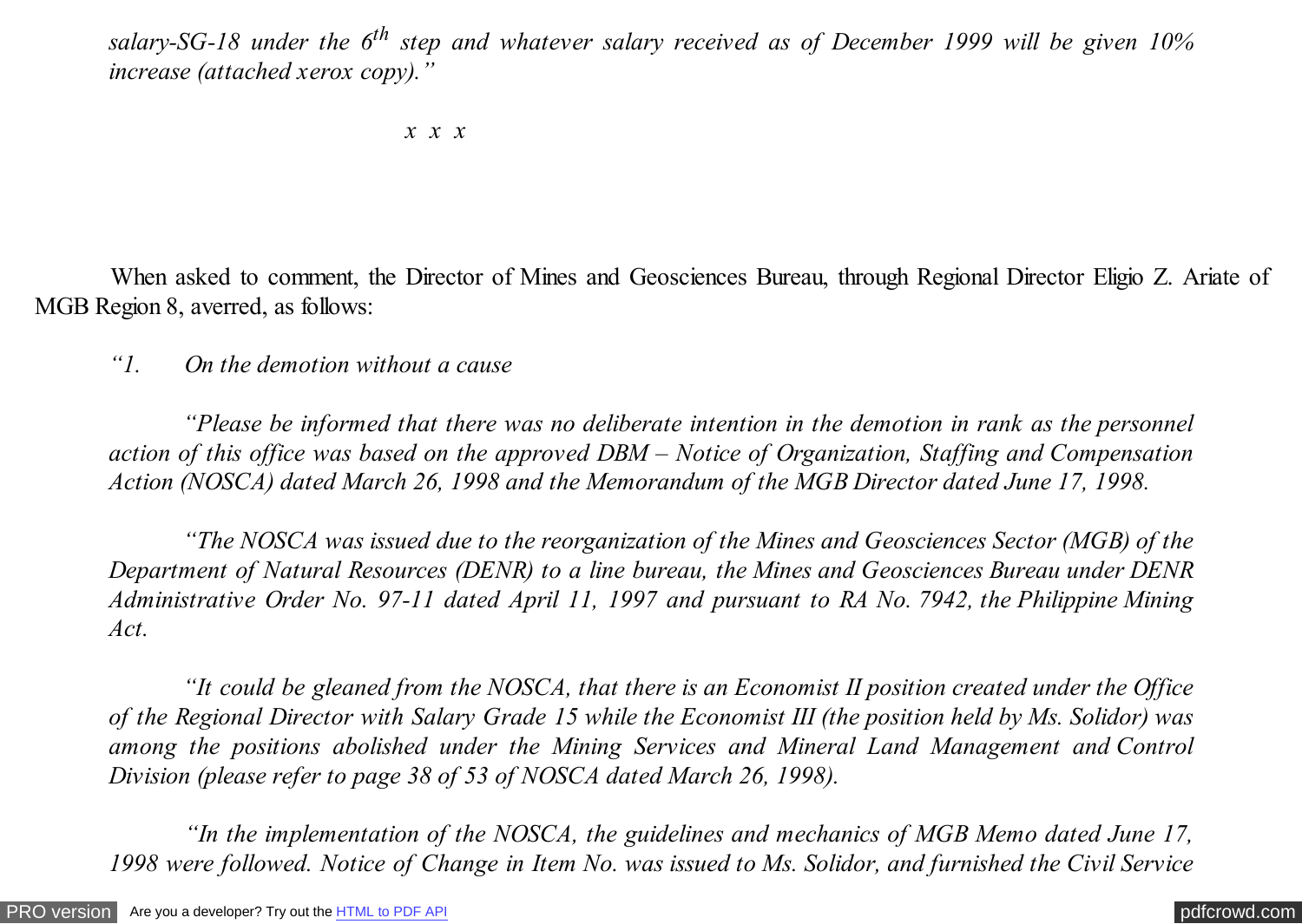*Commission (CSC), Regional Office 8, Candahug, Palo, Leyte. To date, this Office did not received (sic) any notice of discrepancy from said Office, hence it was presumed that the Notice of Change of item of Ms. Solidor was in order.*

*"2. On the allegation that she has no knowledge on the DBM approved positions.*

 *"Please be informed that the Office published the approved positions, which were considered vacant then, in the Tacloban Star which appeared June 15-21, 1998 issue (please refer to the attached copy of the publication) in compliance with the provisions of RA 7041 and its implementing guidelines.*

 *"It could also be mention that there was an informal general briefing of said approved positions called by then Regional Director Pedro L. de Leon prior to preparation of the notices/appointments. Incidentally, there was no recorded minutes of the meeting but this could be confirmed by the personnel of this Office who were present during the briefing.*

 *"Furthermore, her 7th sentence in the 2nd paragraph of the letter dated July 20, 2000 to the CSC, Quezon City which states that 'Verbally, our Regional Director was telling me that my salary will not be affected ...' confirms that she was previously informed of the status of her position. It cannot be denied that she was informed of the abolition of the Economist III position and the creation of a new position which is the Economist II with salary grade 15.*

 *"In addition, she was not offered a vacant position higher or same level than her previous position because of the nature of the work which requires highly technical skills and should have passed a licensure examination as technical reports require the signature of personnel conducting investigation/studies as mandated in the performance of Office function such as chemist, forester, mining engineers and geologist. Sad to say, after the official evaluation, Ms. Solidor does not possess these qualifications.*

*"3. On the allegation that she was deprived of the 10% across the board increase*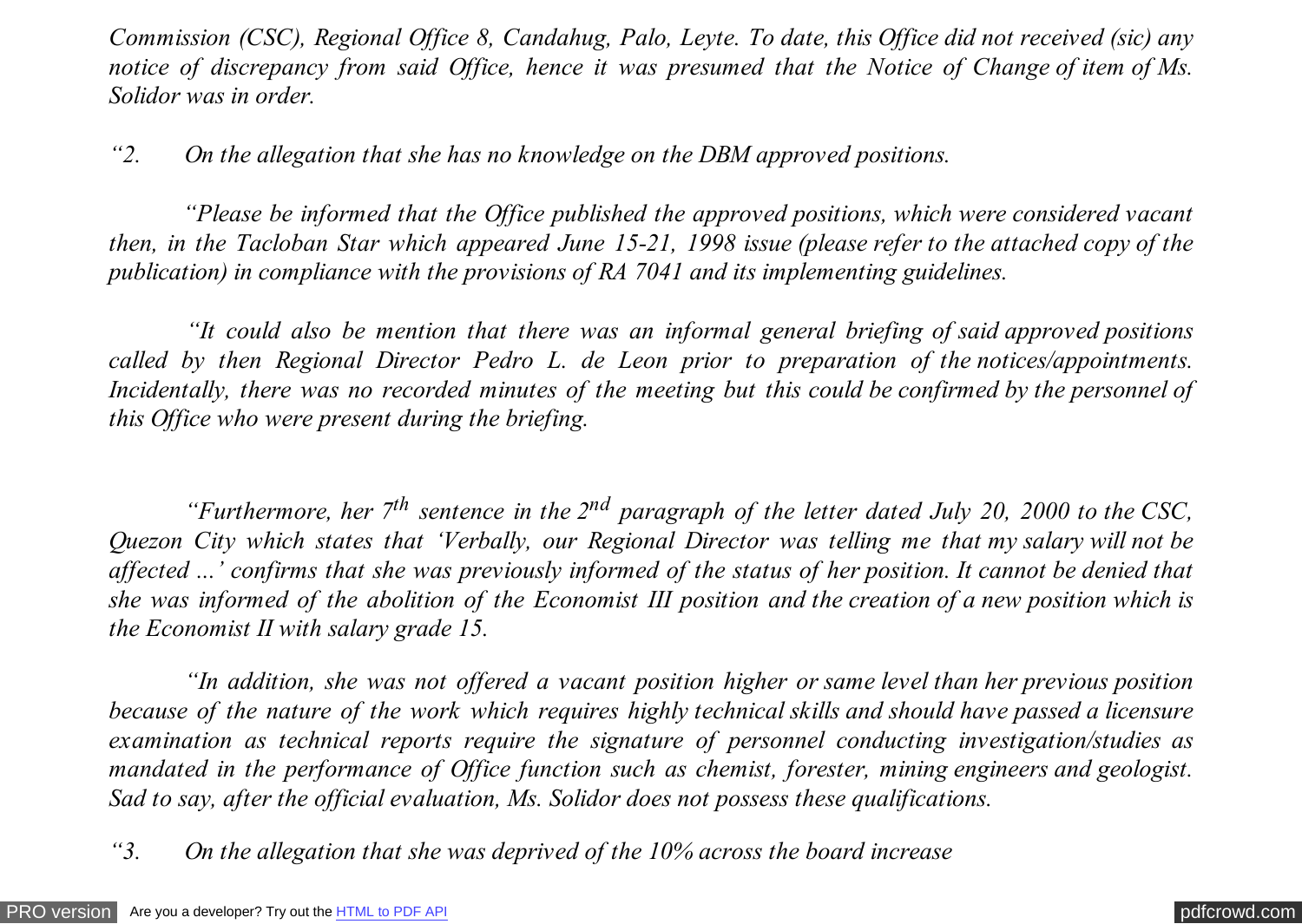*"Please be informed that we have sought clarification from DBM Regional Office 8, Tacloban City regarding this matter. Attached are the documents submitted to our local DBM with their reply together with a copy of their reply to the query made by Ms. Solidor for your ready reference."*

 *x x x*

 Records show that Solidor formerly held the Economist III position Salary Grade 18 step 6 at the Mining Services and Mineral Lands Management and Control Division, Department of Environment and Natural Resources (DENR), Tacloban City. This position was among the positions abolished due to the reorganization of the Mines and Geosciences Bureau (MGB) under DENR Administrative Order No. 97-11 dated April 11, 1997 and pursuant to RA No. 7942, the Philippine Mining Act. Solidor's Economist III position was reclassified as Economist II with Salary Grade 15. Solidor was duly notified and she continued to receive her salary of Grade 18 step 6 in the amount of P15,517.00 per month.

 Subsequently, the Mines and Geosciences Bureau received advice pursuant to a National Budget Circular dated March 21, 2000 which set the guidelines for the grant of the ten percent (10%) salary adjustment to all government personnel effective January 1, 2000. Paragraph 5.1.3 of the said guidelines provides, as follows:

*"5.1.3 The transition allowance shall be considered as advance entitlement of the salary increase herein authorized. Any excess thereafter shall be deducted from whatever salary adjustments that such employee may be authorized in the future."*

 In a Memorandum dated June 17, 1998 of Director Horacio C. Ramos, Mines and Geosciences Bureau which provides for the "Guidelines and Mechanics on Placement of Personnel to Implement DBM-NOSCA", relevant portions of paragraph III provide, as follows: *"In cases where the incumbents are demoted in terms of salary grade or rank, they shall continue to receive their present salary rates including all applicable salary adjustments that they are entitled to receive in the future."*

[PRO version](http://pdfcrowd.com/customize/) Are you a developer? Try out th[e HTML to PDF API](http://pdfcrowd.com/html-to-pdf-api/?ref=pdf) compared to the comparison of the HTML to PDF API Director Ariate then sought the opinion of the DBM, Regional Office No. 8, Tacloban City, on the entitlement of Solidor to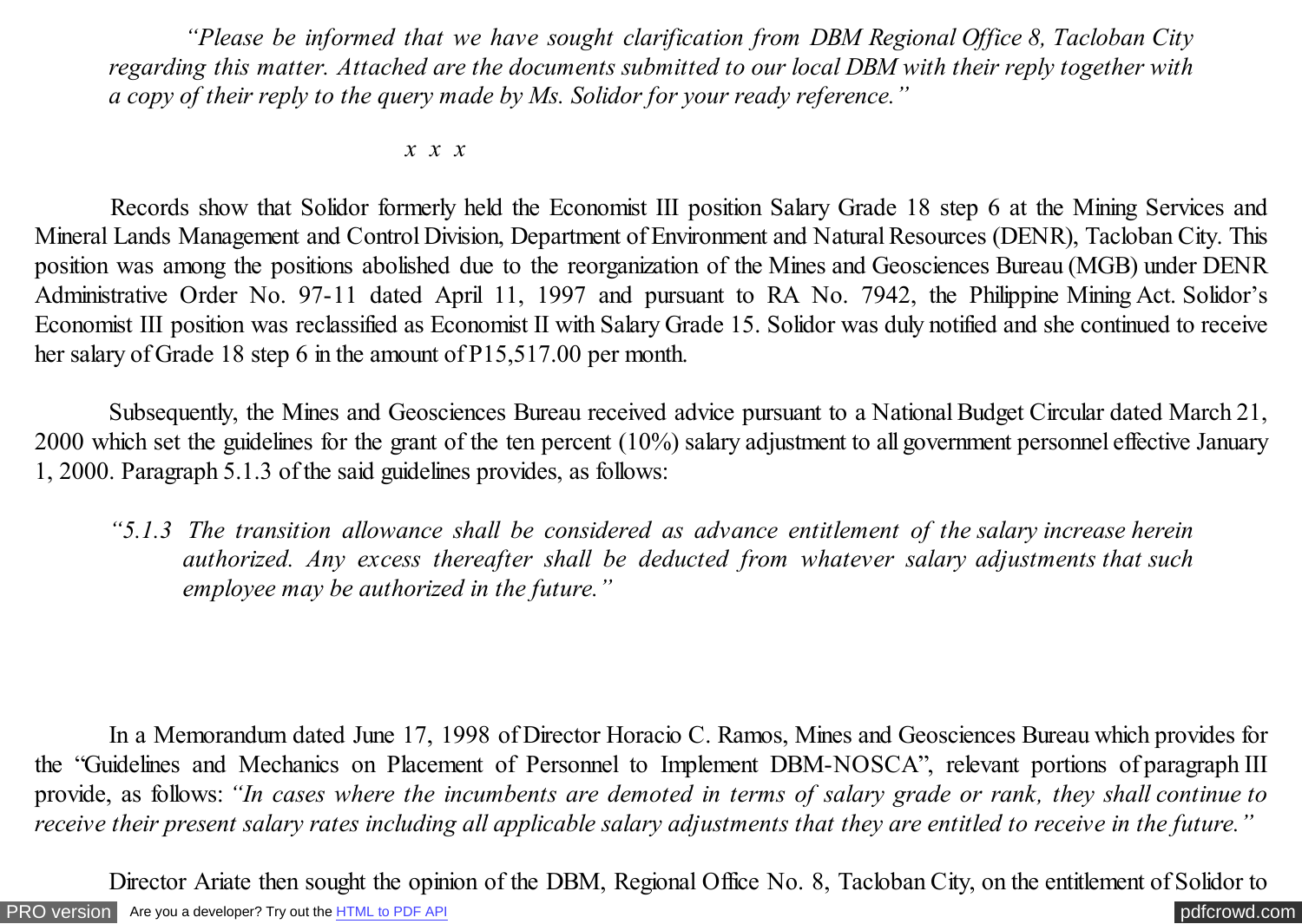the ten percent (10%) across the board increase or to the difference in her actual salary and her authorized salary per salary schedule for Civilian Personnel effective January 1, 2000 and whether the same may be treated as transition allowance.

In answer thereto, DBM, through Director Manuel Bernal, stated, as follows:

*"Our initial evaluation of documents presented, as well as additional data requested and submitted immediately, established the following:*

*"Based on NOSCA No. 00098-03-068, Mrs. Solidor's position, that of Economist III SG 18, step 5, was reclassified to Economist II, SG 15, step 1, effective March 26, 1998;*

*"However, according to the prepared NOSA (deferred) for the 10% salary increase in CY 2000, Mrs. Solidor's salary as of December 31, 1999 was at the 8th step of SG 15 which was P15,517.00;*

*"Mrs. Solidor also received a Transition Allowance of P1,829.00 which was the difference between the NBC 458 Annex B table salary (for SG15, 8th step) at P13,688 and P15,517 (for SG 18, 6th step).*

### *x x x*

*"Be that as it may, pursuant to Section 3 of Executive Order No. 219, 'the salary rates contained in the Salary Schedule marked as Annex A shall include transition allowance presently authorized to be received by incumbents.' According to Item 5.1.3 of the implementing guidelines under National Budget Circular No. 468 dated March 21, 2000, 'the transition allowance shall be considered as advance entitlement of the salary increase herein authorized. x x x' The foregoing issuances clearly support your computation as contained in the attached copy of the NOSA for Ms. Solidor (albeit per salary schedule, the correct amount for SG 15, 8th step is P15, 057, not P15,067). The transition allowance is basically the difference between what Ms. Solidor is currently receiving and what is entitled to her per new salary schedule, and this includes the 10% across the board salary adjustment, which is due to all government employees.*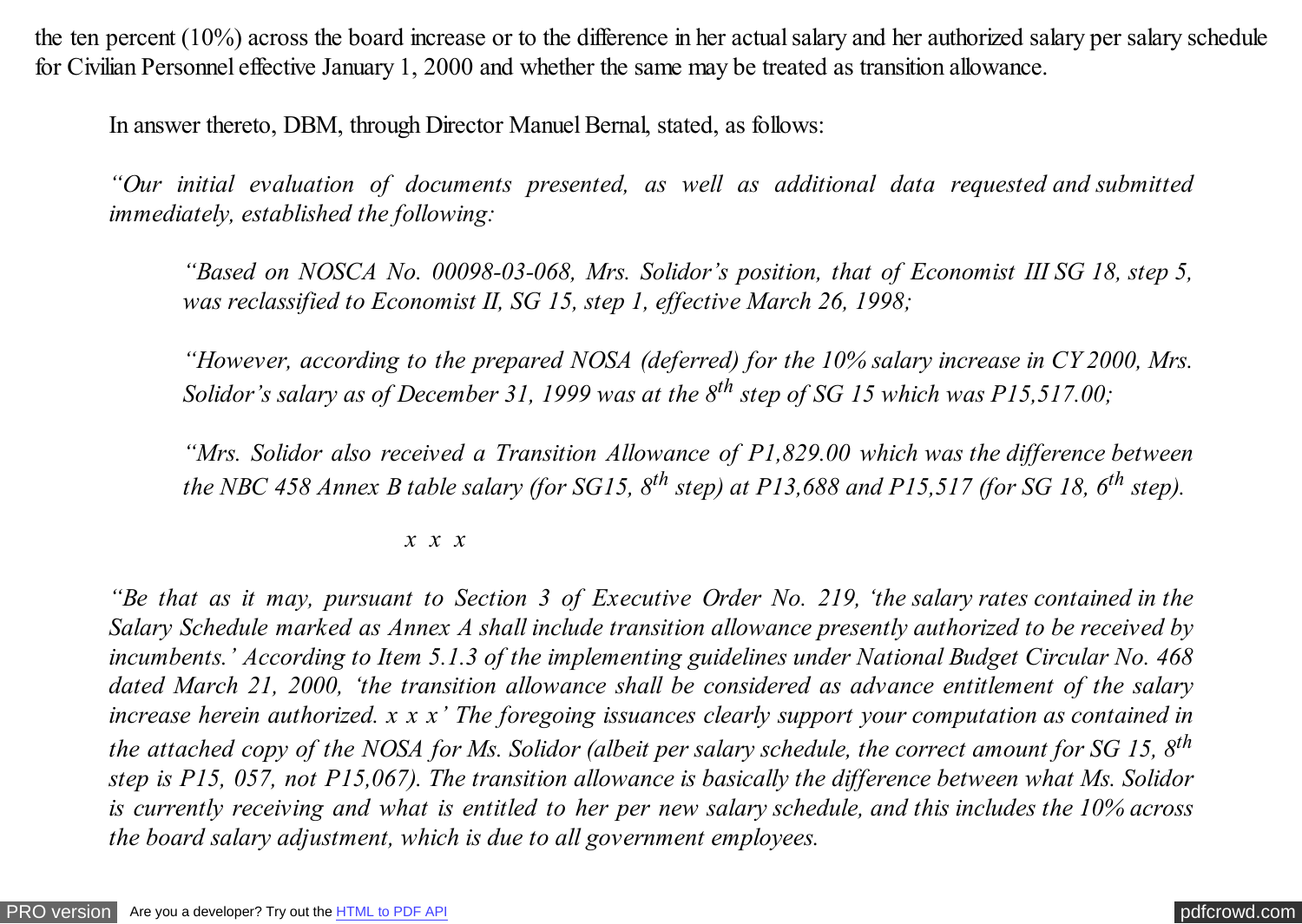*"Clearly, there is no conflict between the legal issuances i.e. EO 219 and NBC 468, and Mr. Ramos's memorandum because Ms. Solidor is still entitled to the salary increase. However, since Ms. Solidor's salary since her reclassification (from SG 18 to SG 15) is still substantially bigger than what she is entitled to in the current salary schedule, the transition allowance subsequently reflects the substantial difference. Another way of looking at it is that it would appear that she was already paid in advance her salary increase, which was absorbed by her hefty transition allowance."*

On a query made by Solidor on the same issue, DBM, through Director Bernal, replied, as follows:

### *x x x*

# *"What is the basis for the computation of the 10% salary increase – SG 15 or SG 18?*

*"According to the NOSCA or Notice of Organization, Staffing and Compensation Action, the Economist III (SG 18, Step 5) item which you were previously holding, was reclassified on March 26, 1998 to Economist II (SG 15, Step 1). Since NBC 468 takes effect January 1, 2000, the 10% across the board increase will be computed on your salary grade 15, as indicated on the NOSCA and NOSA for the salary increase, if any;*

# *"Is the salary difference of Economist III and Economist II considered transition allowance?*

*"Republic Act 6758 or An Act Prescribing a Revised Compensation and Position Classification System in the Government, otherwise known as the Salary Standardization Act, prescribes under Sec. 17, 'Incumbents of positions presently receiving salaries and additional compensation/fringe benefits x x x, the aggregate of which exceeds the standardized salary rate as herein prescribed, shall continue to receive such excess compensation, which shall be referred to as transition allowance (emphasis ours). The transition allowance shall be reduced by the amount of salary adjustment that the incumbent shall receive in the future.'*

[PRO version](http://pdfcrowd.com/customize/) Are you a developer? Try out th[e HTML to PDF API](http://pdfcrowd.com/html-to-pdf-api/?ref=pdf) [pdfcrowd.com](http://pdfcrowd.com) *"Apparently the intent of the issuance is to rationalize the salary rates, including those excess compensation*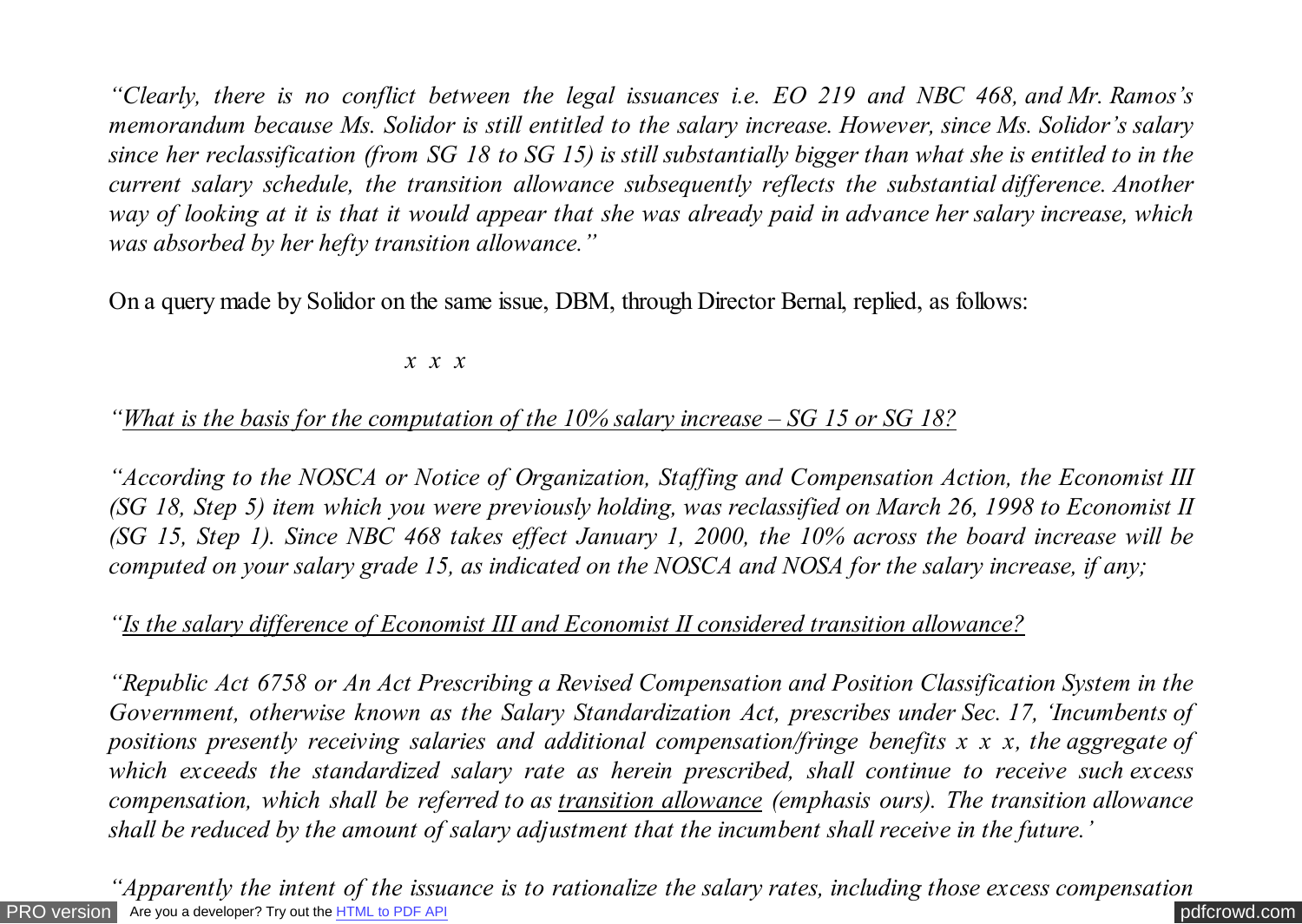*as a result of downgrading with no corresponding salary diminution as guaranteed by Section 13 (a) therein. Furthermore, Section 3 of Executive Order No. 219 or the Grant of Salary Adjustment to All Government Personnel, which took effect last January 1, 2000, likewise provides for the integration of the Transition Allowance, 'the salary rates contained in the Salary Schedule marked as Annex A*

*"Apparently the intent of the issuance is to rationalize the salary rates, including those excess compensation*

*shall include transition allowance presently authorized to be received by incumbents.' Similarly, NBC 468, dated March 21, 2000, implementing EO 219, also provides under Item 5.1.3, 'the transition allowance shall be considered as advance entitlement of the salary increase herein authorized. Any excess thereafter shall be deducted from whatever salary adjustments that such employee may be authorized in the future.'*

*"How will the implementing guidelines of DBM-NOSCA allowing the payment of all salary adjustment in the future be reconciled with the interpretation as per position of Administrative & Finance Officer disallowing payment of the 10% increase?*

*"A perusal of the available documents indicate that while your are currently receiving a salary equivalent to that being received by a SG 15 8th step position, a NOSA implementing EO 219/NBC 468 was withheld pending resolution of this complaint.*

*"As indicated in our letter to the MGB Regional Director, we find nothing irregular in the MGB action except perhaps where some discrepancies have cropped up regarding the implementation of the step increments in your behalf as indicated in available documents. We reiterate our position that the substantial transition allowance which you are currently receiving has already absorbed the 10% across the board salary increase under E0 219."*

We find the appeal devoid of merit.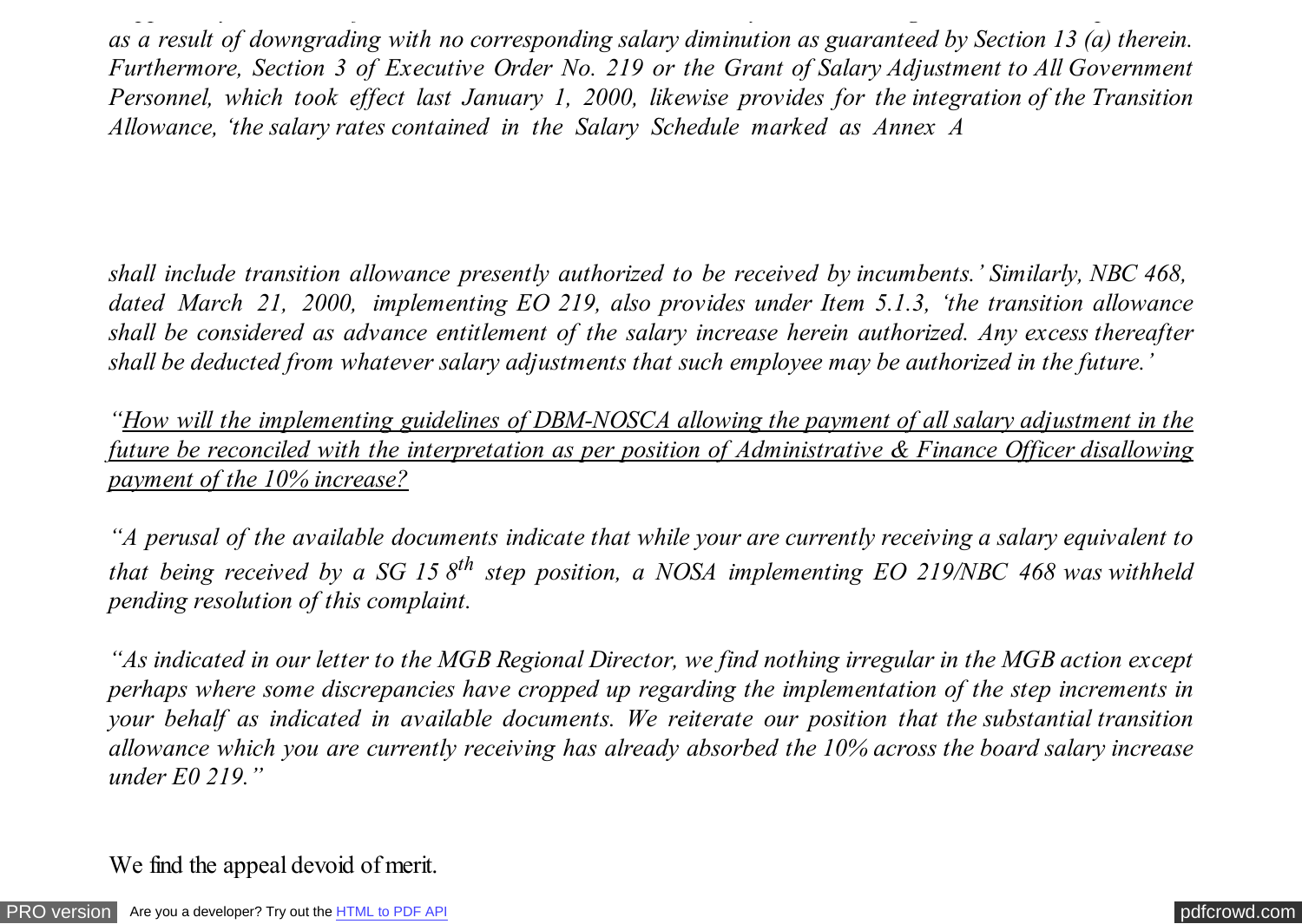Demotion has been defined as the movement of an employee from one position to another with reduction in duties, responsibilities, status or rank which may or may not involve reduction in salary.

 Solidor was not demoted since her former position, Economist III, was among the positions abolished in the reorganization of the MGB. Records show that she was previously informed of the abolition of the Economist III position and the creation of a new position which is Economist II with Salary Grade 15. It may be said that Solidor was reappointed to the Economist II position and she continued to receive her salary of Grade 18 step 6 in the amount of P15,517.00. Thus, it may not be said that she was demoted.

 On the matter of the 10% salary increase in CY 2000, records show that the same was already absorbed in the transition allowance of Solidor, as succinctly pointed out by the DBM. Hence, Solidor was not demoted by virtue of the reclassification of her position from Economist III to Economist II pursuant to the Reorganization.

**WHEREFORE**, the appeal of Leonila D. Solidor is hereby dismissed for lack of merit.

Quezon City, **March 22, 2001**

**(SIGNED) JOSE F. ERESTAIN, JR.** Commissioner

**(SIGNED) KARINA CONSTANTINO-DAVID** Chairman

# **(SIGNED) J. WALDEMAR V. VALMORES** Commissioner